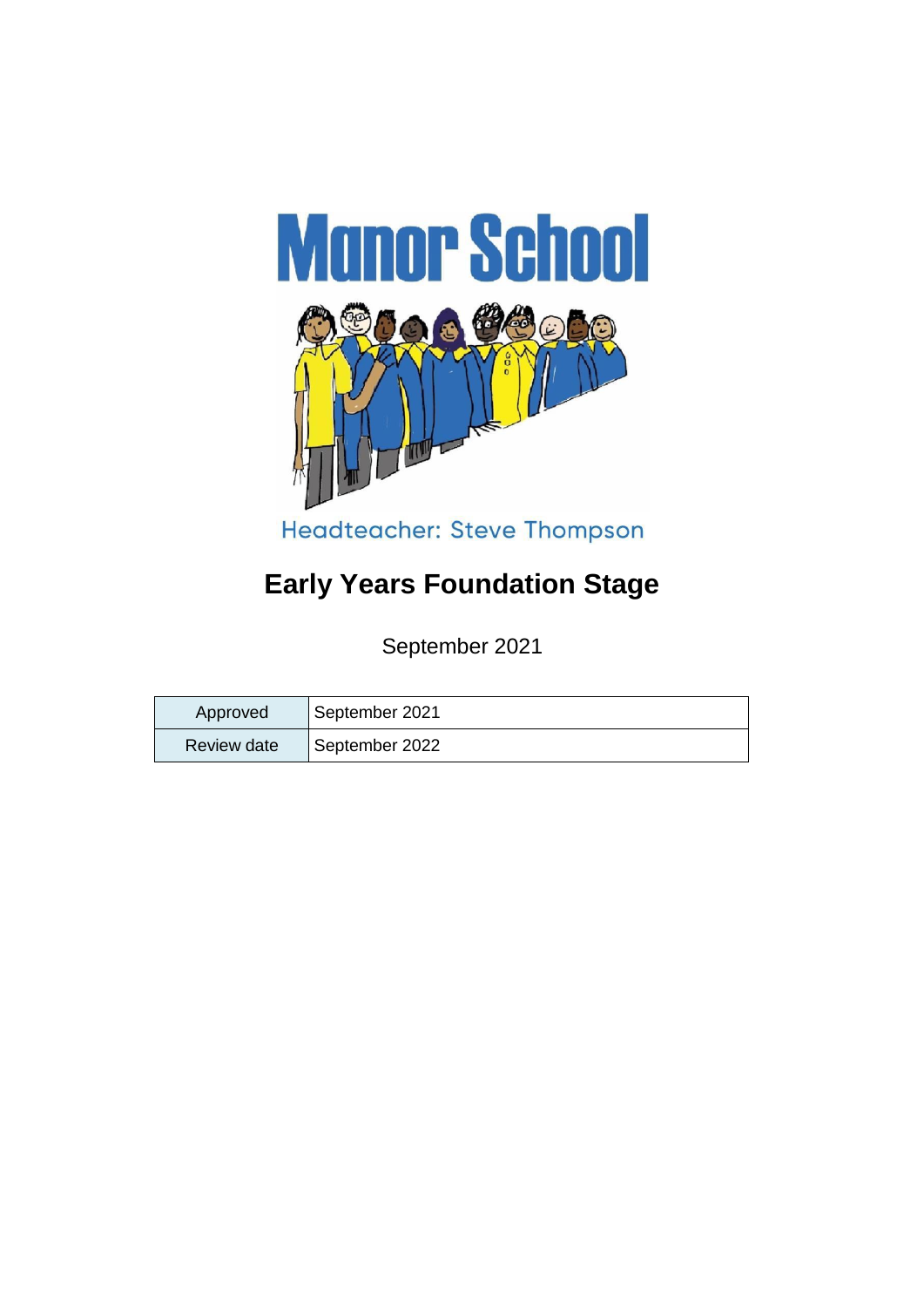#### **Context**

Manor School is a special school for reception and primary aged children, and a part of BSAT (Brent Specialist Academy Trust). The school is located in the London Borough of Brent.

Our pupils have a wide range of special educational needs and disabilities including: global developmental delay, autism, and moderate to severe learning difficulties. The vast majority of our pupil cohort (over 85%) have a diagnosis of Autistic Spectrum Disorder. The school provides a highly specialist learning environment with small classes, specially trained staff and onsite Behaviour specialists, Speech and Language Therapy (SaLT) and Occupational Therapy (OT) services. Personalised learning is central to what we do and interventions are carefully planned to ensure that every pupil is given the opportunity to achieve their true potential. We have three reception classes based at our specialist Manor School Early Years Centre (NW10 9BX), each of which follows the Early Years Foundation Stage (EYFS) guidance. Depending on annual admission numbers, a small cohort of reception-aged pupils may be based at our main site on Chamberlayne Road (NW10 3NT).

All children entering our EYFS have an Education Health and Care Plan (EHCP) in response to their diagnosis and needs. Upon entry, all pupils are working at a cognitive level which is significantly below the national average in terms of age-related expectations.

As a school we are aware that we need a focus on developing skills to support our children in being schoolready. The number of children in need of greater support with hygiene and self-care is significantly higher than in mainstream EYFS settings in Brent. A key role of our Manor School EYFS setting is to help increase the independence, social, and attention skills of our children so that they can access learning more successfully.

On leaving EYFS to enter Key Stage 1, the majority of our children will be 'emerging' on the EYFS Profile (EYFSP). Whilst some children may occasionally reach 'expected' or 'exceeded' in an area, any child that is able to reach 'expected' or 'exceeded' across multiple areas may be considered more suited to specialist support within a mainstream setting.

For many of our EYFS families, recognition of their child's needs or diagnosis has been a relatively recent event. At Manor School we are working within a distinctly different context from our mainstream counterparts. We believe that it is important to recognise the needs of the child and focus on personalised small-step progress towards EHCP Outcomes. Traditional EYFS systems and strategies are then used to compliment this process. This policy aims to set out how we follow the statutory framework for the Early Years Foundation Stage, effective from September 2021, within the specialist and personalised setting of Manor School.

#### **What is the Early Years Foundation Stage (EYFS)?**

The Early Years Foundation Stage (EYFS) is a framework that sets the standards for the learning, development, and care of children from birth to 5 years old. All schools and providers on the Early Years Register must follow the EYFS. The framework supports an integrated approach to early learning and is designed to be flexible so that staff can follow each child's unique interests and needs. It gives professionals a set of common principles and commitments to deliver quality early education and childcare. The Seven Features of Effective Practice (Development Matters 2021) is embedded in our approach to teaching: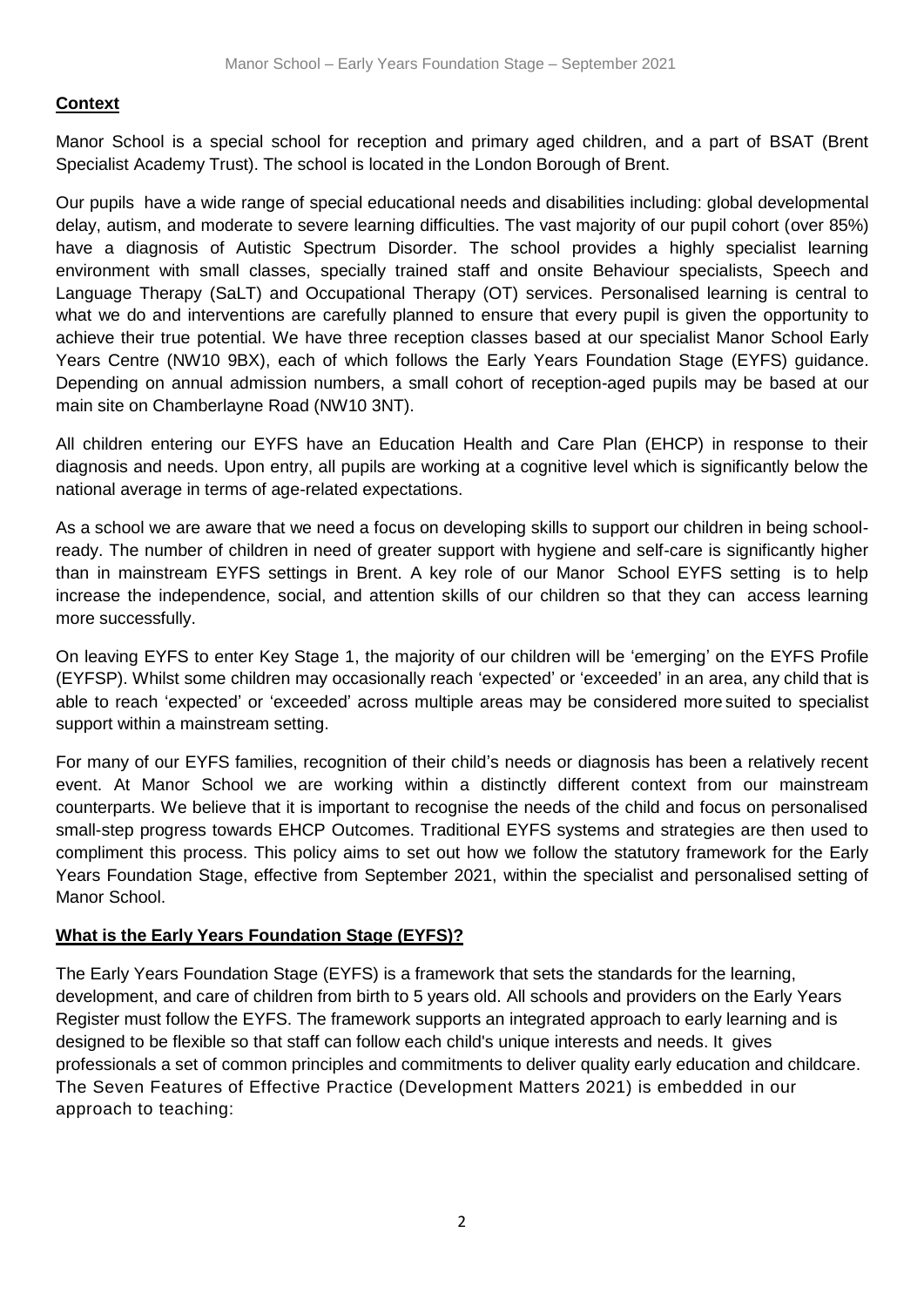

# **Early Years at Manor School – 'Love, Learn, Laugh'**

At Manor School we recognise that every child is unique, and our Early Years practitioners develop responsive learning environments which suit the learning styles and interests of each individual child. Early intervention and strong collaboration between a number of parties (including: class teams, families, previous Early Years settings and agencies, and our own Multi-Agency Support Team or MAST) ensures that all children, regardless of their SEN, have the best start to school life. By working collaboratively, staff enable our children to overcome their barriers to learning.

Our Early Years department aims to:

- Give each child a happy, positive and enjoyable start to school life;
- Consistently provide high-quality care, ensuring children know they are loved and well cared for;
- Build upon prior learning by working in partnership with parents, carers, previous settings, and a wide range of professionals;
- In line with the 'Preparing for Adulthood from the Earliest Years' agenda; help each child to establish solid foundations for future learning and development, particularly with regards to functional communication, independence, and self-care;
- Provide each child with a wide range of new and exciting experiences, and give them opportunities to consolidate existing skills and to learn new ones;
- Support each child to develop socially, physically, intellectually, and emotionally through high expectations, praise and positivity;
- Celebrate each child's personal successes and achievements together with their families;
- Provide quality and consistency so that every child makes good progress and no child gets left behind;
- Regularly assess and review the needs and interests of each individual child;
- Promote equality of opportunity and anti-discriminatory practice, ensuring that every child is included and supported;

At Manor we believe that honouring the 4 outcomes of the EHCP **(Communication and Interaction; Cognition and Learning; Social, Emotional and Mental Health; Sensory and Physical Needs)** helps us to ensure that we provide the above. We are guided in the delivery of this by the four principles which underpin EYFS guidance. These are:

**1. A Unique Child:** We recognise that every child is a competent learner who can be resilient, capable, confident, and self-assured. We recognise that children develop in individual ways and at varying rates. This is particularly important at Manor School where we value and celebrate the small steps of achievement of all children.

**2. Positive Relationships:** We recognise that children learn to connect to the world and grow in strength and independence from secure relationships. We aim to develop caring, respectful, and professional relationships with all children and their families. Children's attitudes and dispositions to learning are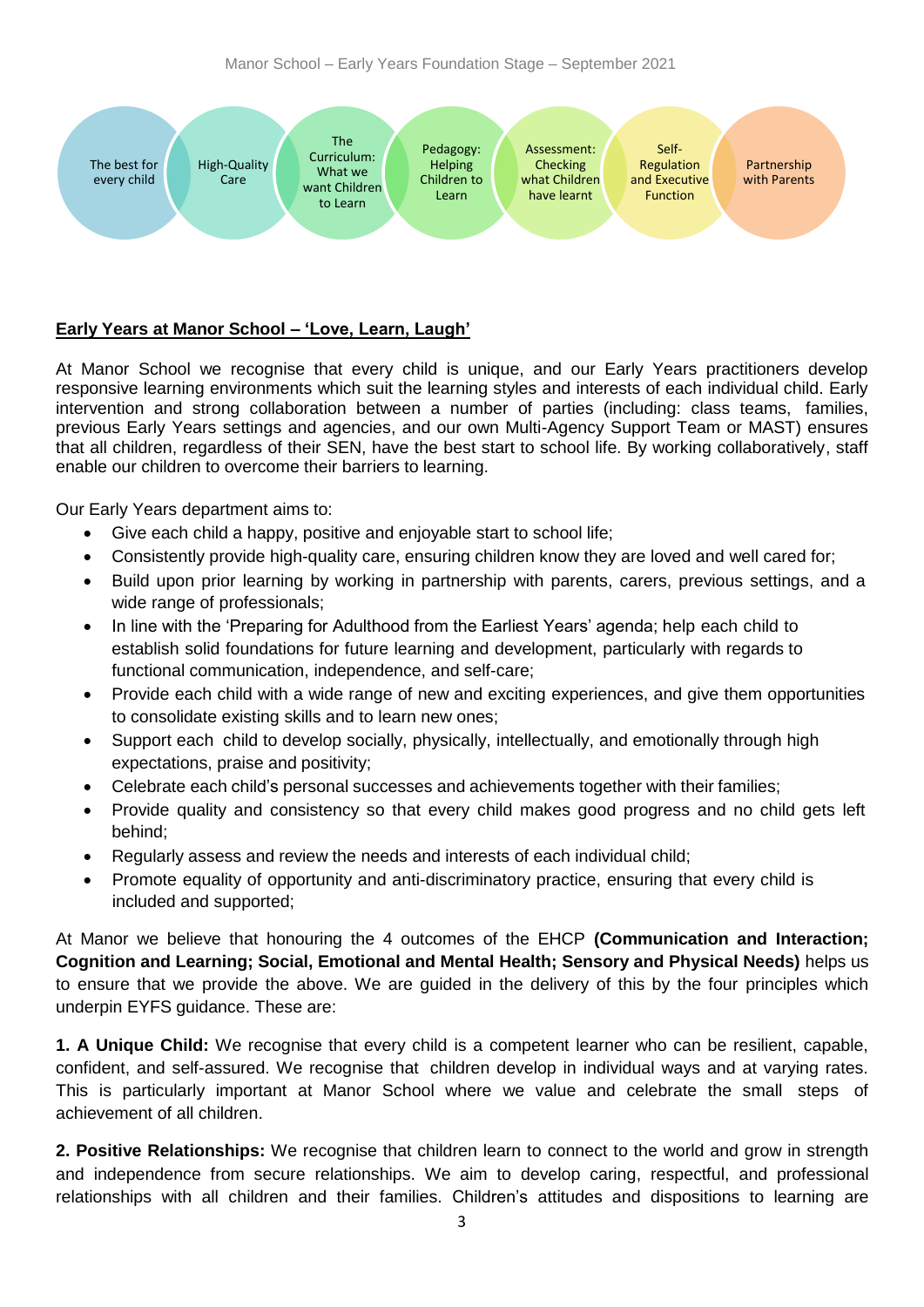#### Manor School – Early Years Foundation Stage – September 2021

influenced by feedback from others. We use praise and encouragement, consistent reinforcement, graded prompting, and celebration/rewards to encourage positive attitudes to learning, as well as consistent strategies to set and communicate clear boundaries and keep children safe.

**3. Enabling Environments:** We recognise that the environment plays a key role in scaffolding and extending a child's development. Through careful observation, we assess each child's interests, stages of development, and learning needs. This information is used to create a stimulating and engaging environment which reflects children's cultures and experiences. A range of indoor and outdoor play resources and opportunities are provided. Our reception classes are set up to allow children to explore and learn securely and safely. Areas are clearly defined and resources are labelled so that children learn to locate equipment and resources as independently as possible. We believe in a strong Home-School partnership which begins before the child starts school and continues throughout the year.

**4. Learning and Development:** The majority of the children in our Early Years classes need a structured approach to learning, a balance between adult-led play-focused activities and opportunities to generalise learning. We aim to ensure that all of our activities, including adult-led focused learning, are delivered in a playful, engaging and meaningful way whilst still challenging and extending individuals.

#### **Our Curriculum, Teaching and Learning:**

#### **Curriculum**

Our reception classes follow the guidance as outlined in the new Statutory Framework and use this to compliment the Outcomes of each child's EHCP.

The framework identifies seven areas of learning and development, all of which are important and interconnected. Three areas (Prime Areas) are particularly important when it comes to building a child's capacity to learn, form relationships, and thrive. These are:

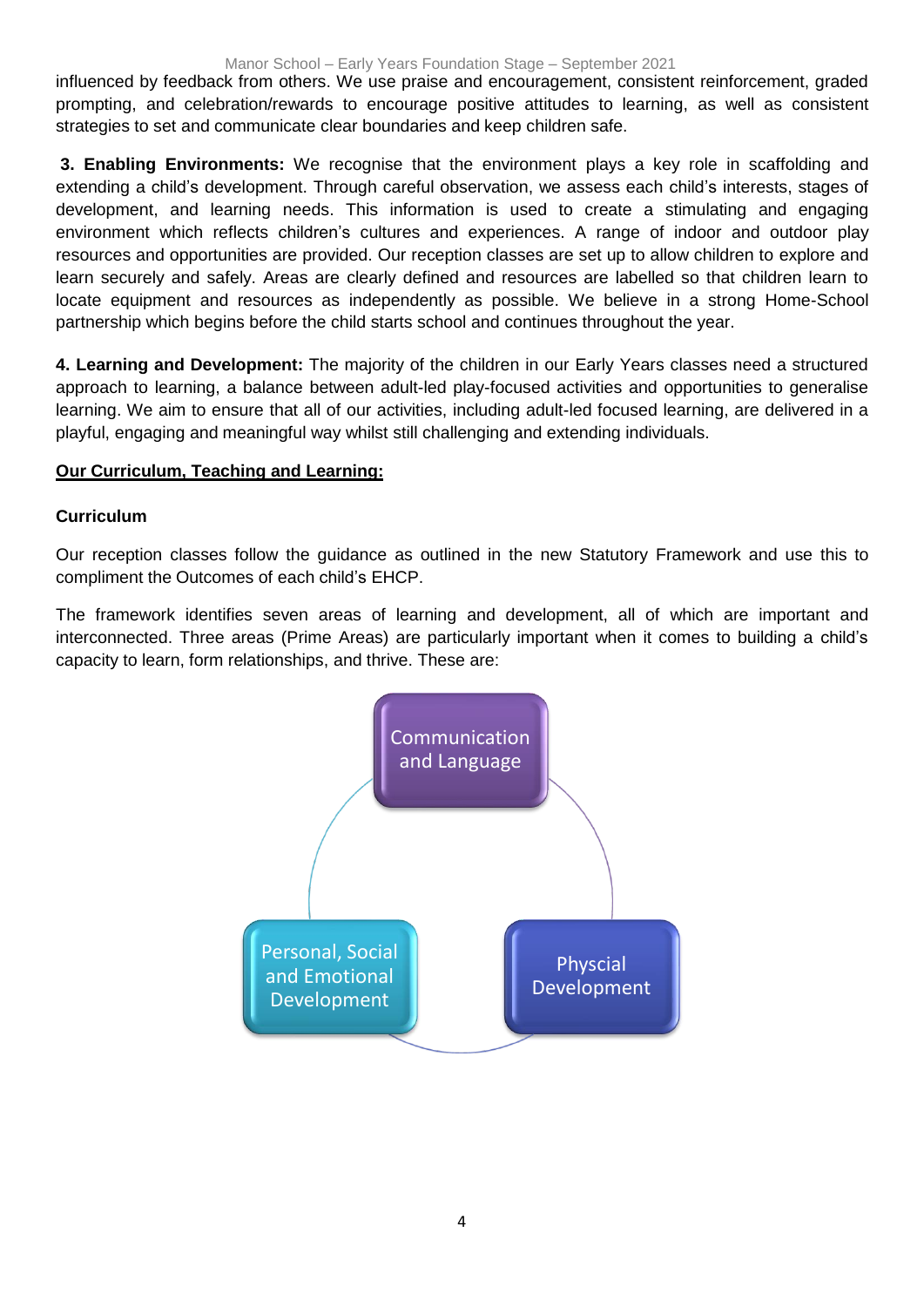These areas are particularly important for the children at Manor School and we have created an EYFS Processes Rationale document to map these onto the EHCP Outcomes (appendix).

As children grow and develop, the four 'Specific Areas' are used to strengthen and apply learning in the Prime Areas. These are:



These prime and specific areas in EYFS are strongly interconnected with the 4 EHCP Outcome areas. Please see EYFS Processes Rationale document for further detail (appendix).

Staff working in our Early Years classes support learning with these seven areas in mind and consider each child's unique needs, interests, and stage of development when planning activities.

Teaching and learningis delivered in a cross-curricular way, i.e. planned activities often cover more than one area of learning. It is well researched that children in their early years learn by playing and exploring, being active, and through creating and thinking critically. However, many of our children need support in developing the early stages of these skills. Often, play skills need to be explicitly taught 1:1 with an adult before a child can access opportunities to initiate their own learning through play.

Because of the nature of our setting, a range of specialist pedagogy is used to support receptive (understanding) and expressive communication and attention. Approaches including symbol communication, Makaton signing, Intensive Interaction, Attention Autism, and The Curiosity Programme are used extensively across this phase and throughout the wider school. Visual and auditory cues are also used to aid smooth transitions between activities and to promote the understanding of routines. At Manor School, teachers work closely with members of the MAST (comprising Speech and Language Therapists,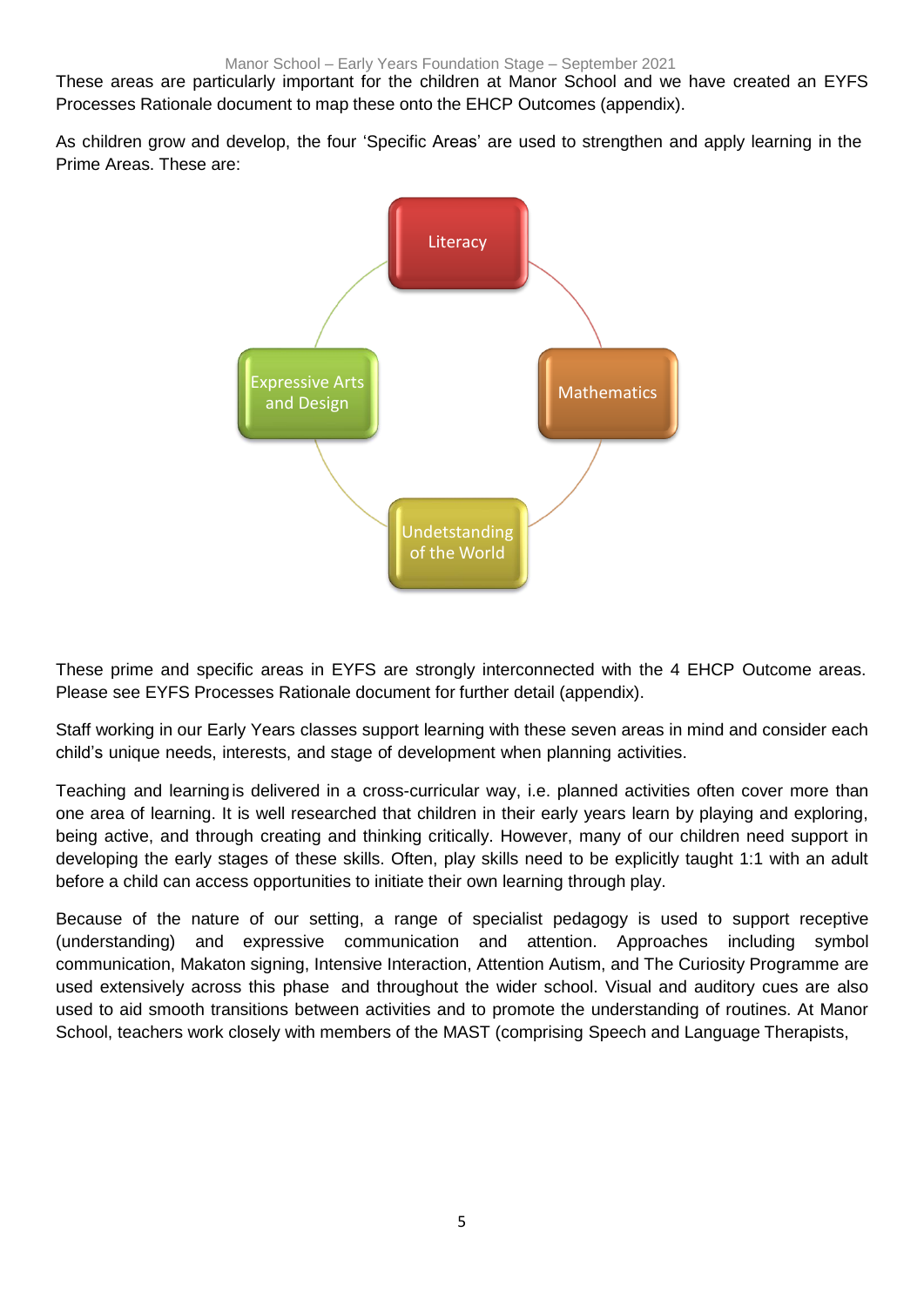Occupational Therapists, and autism and behaviour specialists) to ensure that individual pupils' PIP (Personal Intervention Plan) targets are fully integrated.

### **Planning**

Long Term planning is inspired by the slogan "Ready, Steady, Go!" In the Autumn term, the focus is on settling the children into school and establishing routines and boundaries so that they are "ready" to learn. In the Spring term, children are more established in the setting and are on a "steady" path for learning. We are able to focus on teaching a wider range of skills and increasing engagement and a love of learning. In the Summer term, children are encouraged to be more independent in tasks and to explore and expand on the learning they have acquired; we aim for them to be able to generalise skills and have a well-supported transition for when they "go" to Key Stage 1 (i.e. transition to our main site on Chamberlayne Road).

Each half term, a medium term overview plan is created based around teaching of specific skills. A set of core texts are planned in order to promote a love of stories and give a flexible basis around which to structure learning activities. Staff write fortnightly plans based on PIP targets, children's interests, upcoming events, and assessment for next steps. Staff in the Early Years consider all seven Prime and Specific areas when planning. Occasionally theme-based teaching will take place either linked to a group of children's interests, an educational visit, or a specific festival/celebration. Planning is flexible to ensure that the Early Years classes have the opportunity to follow school themes and local or national events. Educational trips, visits within the local community, and visitors to school are organised to enhance learning.

Planning is implemented through purposeful play, adult-led activities (including structured play, daily group stories, focused singing sessions, 1-1 work linked to PIP targets, and sessions incorporating recommendations from therapists), and child-initiated activities. Within Manor School, the ratio of adult-led activities is higher than at many other EYFS settings in order to ensure our children are supported in purposeful learning and understanding. This enables staff to reinforce, repeat, and adapt learning opportunities for all children. Staff respond to each child's emerging needs and interests, and guide their development through warm, positive interactions. The Characteristics of Effective Learning underpin learning and development across all areas and support children to become effective and motivated learners.

Our Early Years practitioners keep the three characteristics in mind when planning activities:

**Playing and exploring** – children investigate and experience things, and 'have a go';

**Active learning** - children concentrate and keep on trying if they encounter difficulties, and enjoy achievements;

**Creating and thinking critically** - children have and develop their own ideas, make links between ideas, and develop strategies for doing things.

Staff continually observe what the children are doing and how they're learning most effectively, to identify where to take their learning next. Staff in our Early Years classes plan for each child's learning based on their interests and the assessments made about their stage of development through our internal developmental assessment system BARICS (Brent Assessment Route I Can System).

#### **Personal Intervention Plans (PIPs)**

Like every other pupil at Manor School, all children in our reception classes have a PIP (Personal Intervention Plan). Targets are set at the beginning of a half-term and progress is tracked throughout the half-term. The PIP headings for Early Years are strongly influenced by the EHCP Outcomes. Each child has 6 targets to work on per half term under the headings: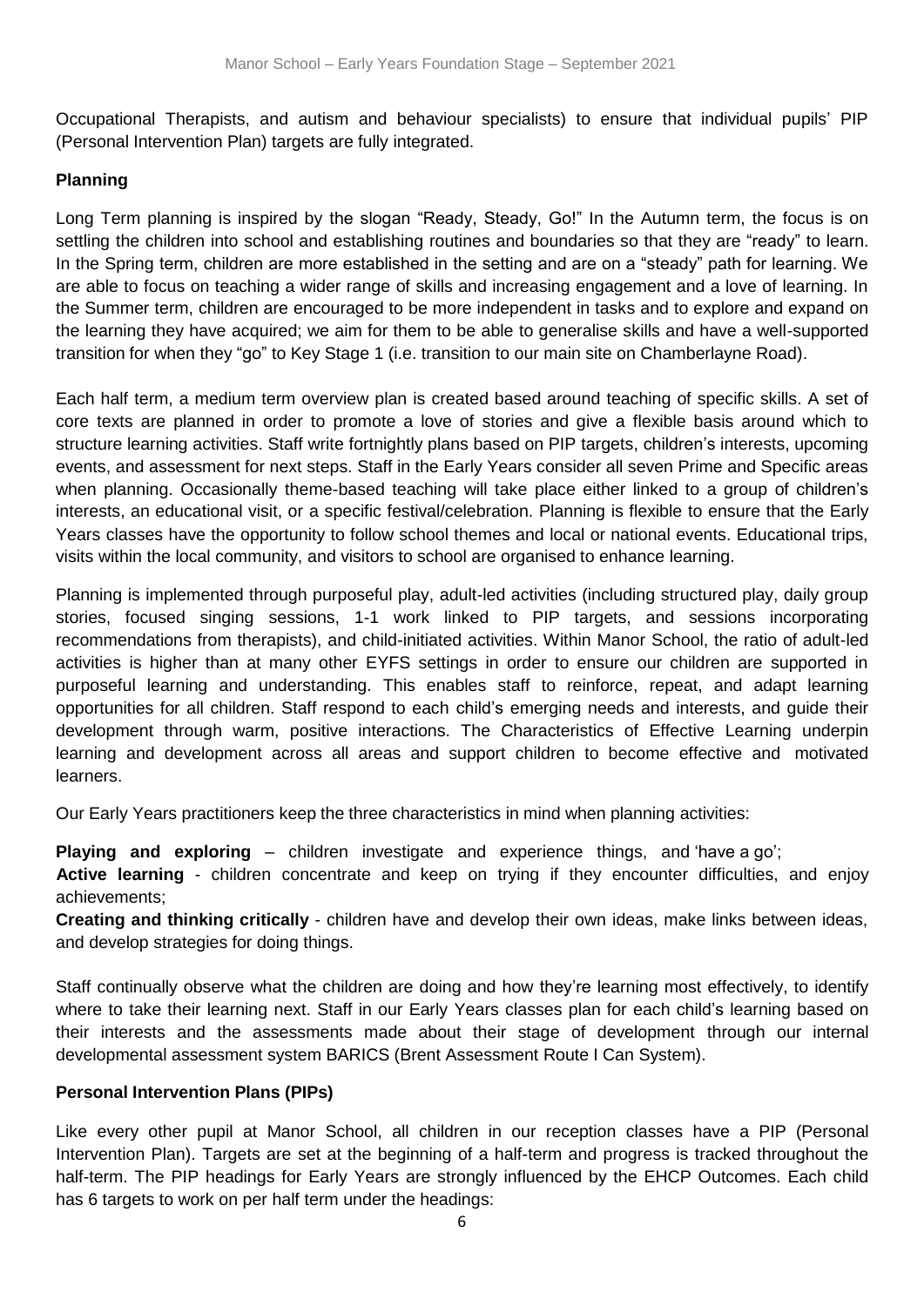

Please see EYFS Processes Rationale document for how these interlink with the Prime and Specific areas.

Cognition and Learning targets allow practitioners to be flexible and respond to the child's individual needs. Children working at a younger level on Development Matters may have Cognition and Learning targets which overlap with the 3 Prime areas. As children progress through Development Matters their Cognition and Learning targets become broader. However, even as children progress not all of the seven areas are set as PIP targets. Practitioners prioritise target setting for learning skills which benefit from pre-planned and adult led experiences. Other aspects of learning such as Understanding the World and Expressive Arts and Design which benefit from following the child's interests are delivered in a more flexible manner and judgements are made through 'in the moment' and 'over time' observations.

# **Observation, Assessment and Evidence Collection**

Assessment plays an important part in helping parents, carers and practitioners to recognise pupil's progress, understand their needs, and to plan activities and support. (Statutory framework for the EYFS – September 2021).

# **Baseline**

All children are baselined on our internal developmental assessment system; BARICS.

As required by the statutory framework for the EYFS, the Reception Baseline Assessment is carried out within the first six weeks of a child starting with us. All pupils are given the opportunity to undertake this statutory assessment; modifications, in line with the Reception Baseline Assessment guidance, are made to support pupils to engage. Despite modifications, some pupils may need to be disapplied if it is deemed that they do not have the pre-requisite skills in order to access the assessment. Any decision to disapply are made jointly by the class team, supporting therapists, assigned inclusion practitioners and a member of the SLT.

During the first half-term, staff focus on settling children into their new setting and reducing individual barriers to learning. The complex needs of our children means that it can take longer for them to transfer and generalise skills or demonstrate their skills to new adults.

# **Formative Assessment**

At Manor School ongoing formative assessment is an integral part of the learning and development process. Ongoing formative assessment through observation is carried out by all of the adults working in our EYFS classes and is done in collaboration with our behaviour specialists, SaLTs, OTs and Family Liaison Officer.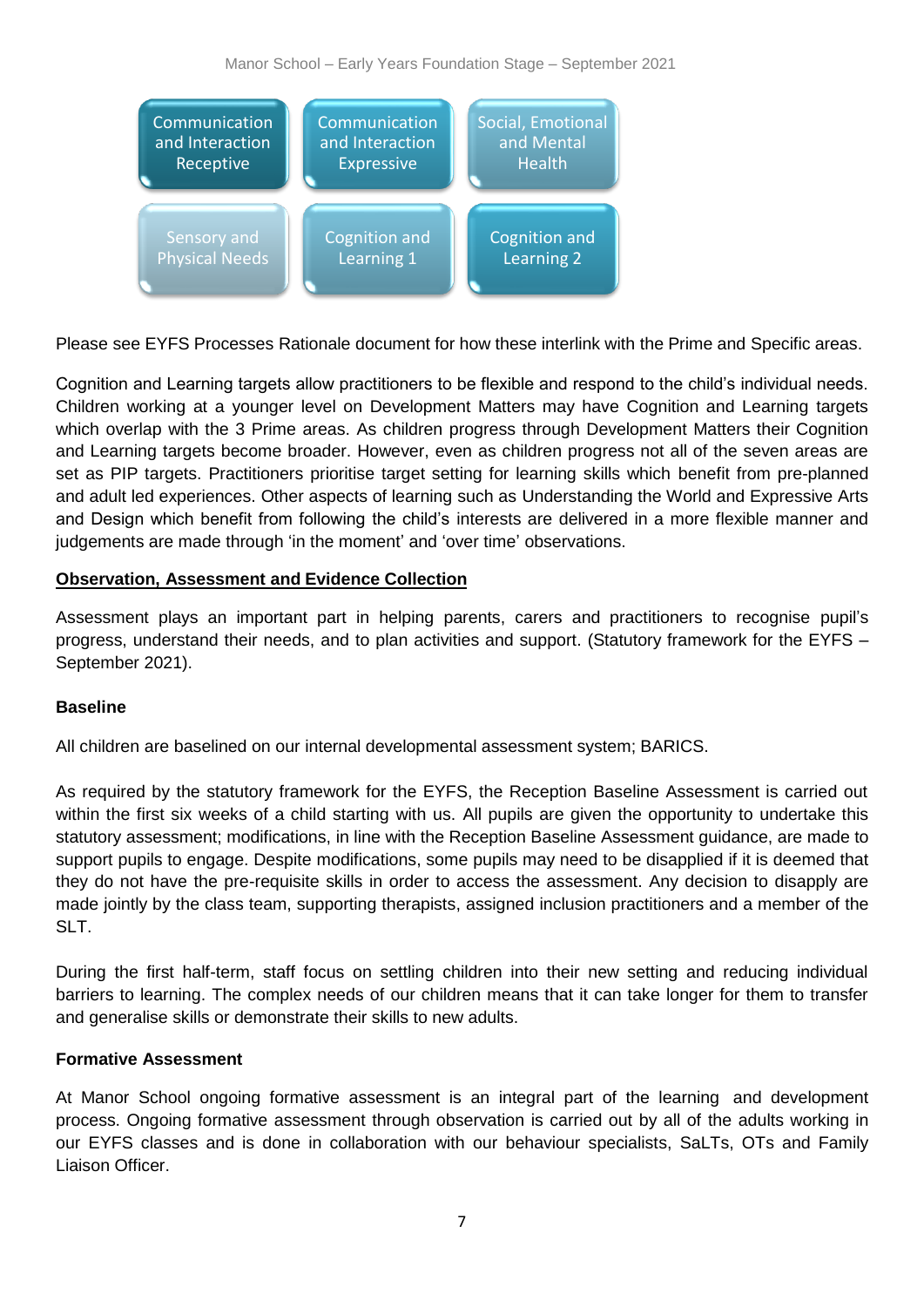### **Evidence Collection**

*Assessment should not entail prolonged breaks from interaction with children, nor require excessive paperwork. When assessing whether an individual child is at the expected level of development, practitioners should draw on their knowledge of the child and their own expert professional judgement and should not be required to prove this through collection of physical evidence. (Statutory Framework EYFS)*

In line with advice that assessment should not take away from interaction with children, not all observations are formally recorded and every learning goal is not evidenced multiple times. However, each class holds weekly team planning sessions where Early Learning Goals are discussed and observations of the children are shared. This dialogue informs the planning for the following week. We feel that when viewed alongside all of the specialist support and assessment that each pupil at Manor School is given in order to reach their PIP targets and EHCP Outcomes, we can be confident that our judgements of their progress are secure. Each half-term class staff are required to use the Evidence for Learning app to record observations for each child under the 6 PIP headings (starting in Autumn 2). Where appropriate, links are made to Early Learning Goals and this evidence is used to inform "best fit" judgements for the Early Learning Goals. Progress is formally recorded against the statements on a termly basis.

Staff collect evidence using Evidence for Learning for a selection of PIP targets each half-term. This process starts in Autumn 2, as Autumn 1 is used for settling and baselining children. This results in at least 25 pieces of digital evidence per child per year across the Prime areas and Literacy and Mathematics from the Specific areas.

In addition to Evidence for Learning, staff complete Expressive Arts and Design and Understanding the World photo montages, highlight the Early Learning Goals 3 times a year, complete the EYFSP at the end of the year, complete BARICS assessment, and discuss individuals in depth at Pupil Progress Meetings.

#### **The EYFSP**

The EYFSP is a statutory document that must be completed in the final term of the year in which the child reaches five years of age, and within the statutory guidelines. The profile must reflect ongoing observation. At Manor School, information which can be used to inform EYFSP judgements includes staff judgement, Evidence for Learning, PIP trackers, Pupil Progress Meeting discussions, BARICS assessment, therapy reports, and Annual Review discussions.

At the end of the academic year, class teachers are required to complete an EYFS Profile for each child in their class. An EYFS Profile summarises and describes an individual's attainment at the end of the Early Years. It gives the child's attainment in relation to the 17 ELG descriptors and indicates whether their development within each ELG is 'emerging', 'expected' or 'exceeding'.

# **Family links**

We believe that parents and carers are a child's first educator and therefore work very hard to ensure that they're as involved as possible in school life and supporting their child's learning at home.

We want all parents to feel that they can speak to us about their child at any time and to feel comfortable in our setting. We aim to fully involve parents in their child's transition from nursery to school and we do this via meetings with parents and liaisons at the child's pre-school setting. EYFS staff, Parents/Carers and preschool practitioners fill out an 'All About Me' booklet that provides school with important information (such as: likes, dislikes, information about family members, etc.) which helps to enable a smooth transition. Our Home-School Partnership Meeting at the beginning of the year begins our journey of working together. We offer parenting workshops, coffee mornings and training through our Family Forum. All parents of children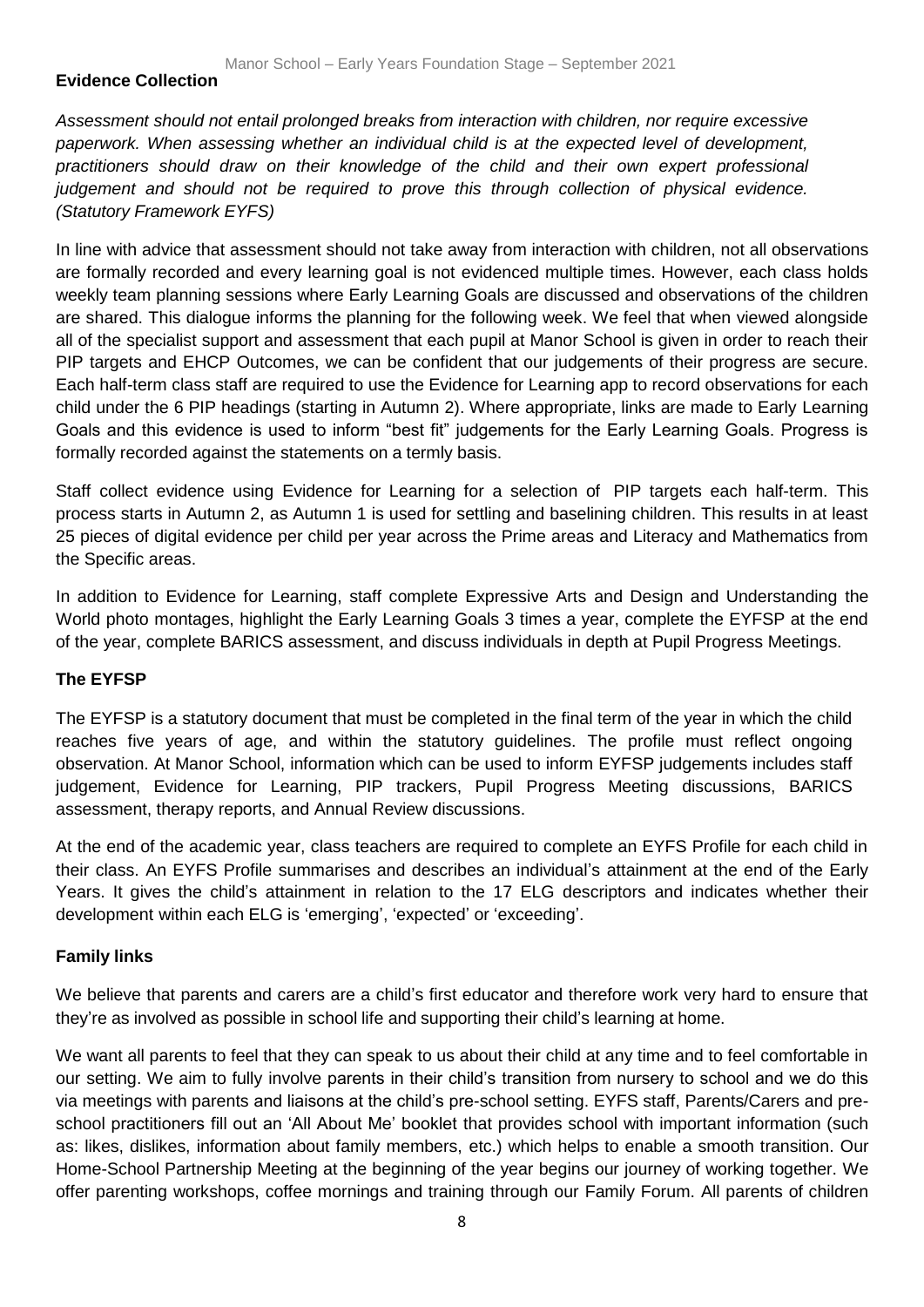#### Manor School – Early Years Foundation Stage – September 2021

in our reception classes are also invited to attend a 5-week training course led by the Speech and Language Therapy team. The course, which has proven to be very popular, focuses on communication development and how to support communication at home.

Meetings with the Class Teacher are set up each term with two Structured Conversations and one Annual Review each year. These meetings help to inform assessments, which strengthen judgements. Families are given the opportunity to discuss areas they would like their child to be supported with at school, such as toileting or behaviour. All progress reports and PIPs are shared with parents and we encourage all families to feed into these processes. At Manor School, we not only report on progress towards the Early Learning Goals but also on our own internal developmental assessment system; BARICS. Our experience has led us to believe that this bespoke, small-step assessment system is more supportive to parents as it celebrates what their child can do and identifies manageable next steps. It also does not make reference to chronological age-related expectations which can be distracting, especially as some of our cohort are working at the earliest developmental stages (i.e. Birth to three).

For day–to-day communication each child has a home-link book which is completed by class staff on a daily basis for the first few weeks. This progresses to a weekly basis during the course of the year, in line with the rest of the school. The home-link book allows us to share progress and suggestions on how to extend learning at home. It also enables parents to share successes and any potential issues that they might want support with. We encourage all parents to stay in touch and check the school website regularly.

#### **Transition**

On entry to Key Stage 1 pupils will either begin accessing subject specific learning opportunities in one of our "Thyme" provision classes or they will be given further opportunities to develop their early learning skills by working on the Engagement Model in either our "Rosemary" or "Lavender" provisions.

We support a smooth transition to Key Stage 1 (KS1) by ensuring opportunities for professional dialogue between EYFS and KS1 teachers in the summer term. Statutory data is submitted to the Local Authority within the statutory assessment timeframe. Our EYFS pupil progress is very good, with a very large majority of children making better than expected progress from their starting points. On entry to KS1 the majority of our children have acquired the necessary social, emotional, and functional skills to be "school ready." This is the first step in supporting our children with Preparation for Adulthood, and ensures our children begin KS1 with firm foundations upon which to build.

This information is communicated to parents and carers via the Annual Review, end of year report and during the final Structured Conversation of the year.

We create passport documents to pass key information and strategies between staff and therapists. Year 1 teachers spend time in the EYFS observing and pairing with their future pupils and the pupils visit their new classes at the main site on Chamberlayne Road. This allows Year 1 teachers to plan an effective, responsive, and appropriate curriculum that will meet the needs of all children.

Parents get the chance to meet the new class teams and some pupils are given visual transition books. By this stage we know our pupils well enough to place them in a Year 1 class group which will support their individual needs and support them using our bespoke assessment systems, or where appropriate, the VB-MAPP (Verbal Behaviour – Milestones Assessment and Placement Program).

Across the school we are still heavily influenced by the EYFS principles and Characteristics of Effective Learning and this ethos supports all of our pupils to thrive.